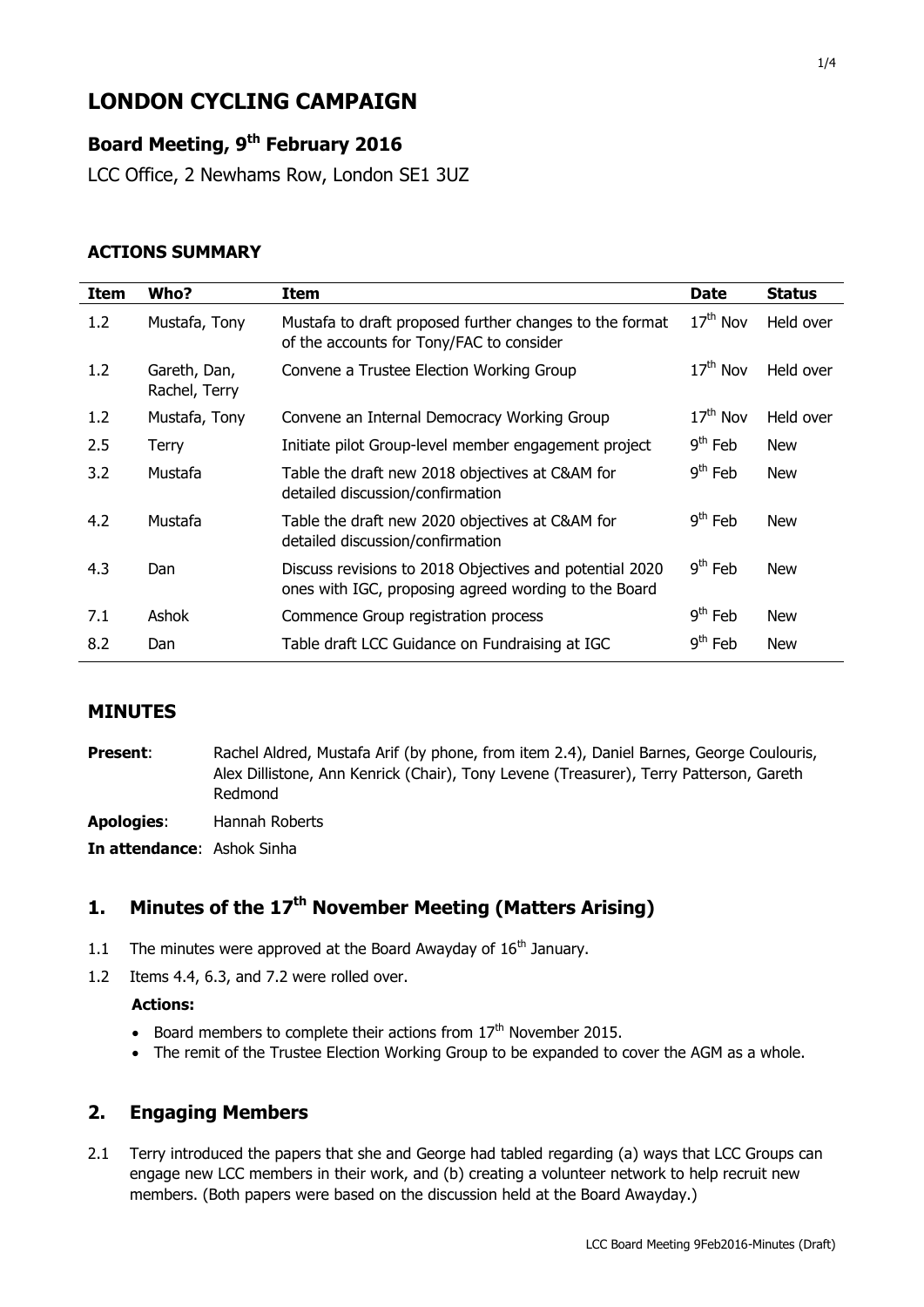- 2.2 Terry and George stressed that although the proposed initiatives would be volunteer-led they would require central resources (staff time and budget) to be successful; this need should be assessed as part of the existing process of setting future priorities.
- 2.3 Regarding the proposed membership pack: Ashok informed the Board that a new pack was being developed for the launch of the new membership model and that it would be comparatively easy to include the necessary information in it; he added that we will gather more data about new members' interest at the point of joining.
- 2.4 The Board discussed the options for the pilot engagement scheme: e.g. how many groups should be invited to participate, and whether to wait until groups had cleared their campaigning around the Mayoral Election? The Board noted that Mustafa was concerned about the current level of planned Group mobilisation around the Mayoral Election campaign, and Terry made it clear that the pilot could be taken forward by individuals within a Group who had the interest to do so, without detriment to the wider Group mobilisation.
- 2.5 The Board agreed that two Groups should be invited based on Terry's existing discussions with other group activists, using the Mayoral Election campaign to help motivate members to join Group activities.

**Action:** Terry to initiate the pilot engagement project whenever ready to do so, using the Friday Post and Local Groups Forum to bring the subject up with Groups.

- 2.6 On the volunteer network proposal: Terry stressed that at this stage it was focussed on membership recruitment but could be widened in future. Ashok welcomed this adding that staff had long had an aspiration to develop a network of activists who could play a "roving" role in supporting Group work, but that momentum for this had to come from the activist base (albeit supported by the centre) as it would otherwise not be effective and sustainable.
- 2.7 Ashok also stressed that passive announcements on LCC channels would be ineffective; trustees would need to do some groundwork to make personal contact with likely participants in a network and build it up/open it up from there.
- 2.8 Mustafa added that this proposal was aligned with an existing Group activism objective within the current 2014-2018 Strategic Plan.
- 2.9 George underlined that a key element in the future would be to support the social element of Groups and their campaigning.
- 2.10 The Board agreed to the proposal in principle, with a view to hearing more details about it when further worked up after the Mayoral Election.

### **3. Strategic Plan 2014-2018: Refinements to Objectives**

- 3.1 Mustafa tabled the draft revisions identified at the Awayday.
- 3.2 It was agreed that new objectives should be added (subject to detailed discussion at C&AM and final wording).
	- The follow-up strategy on the 2014 Space for Cycling campaign will include flexibility for Borough Groups to start developing local "visions" for the cycling network in their areas; refinements will be made to the platform of ward 'asks' and revised targets developed and pursued.
	- LCC will identify the ways in which the new Mayor can his/her wider powers to achieve LCC's aims over the longer term - e.g. via the Mayor's London Plan - and will initiate a targeted strategy to make sure s/he does so.
	- LCC will invest in creating a volunteer network to support local Groups.
	- **Action**: Mustafa to table these draft objectives at C&AM for detailed discussion/confirmation and final wording.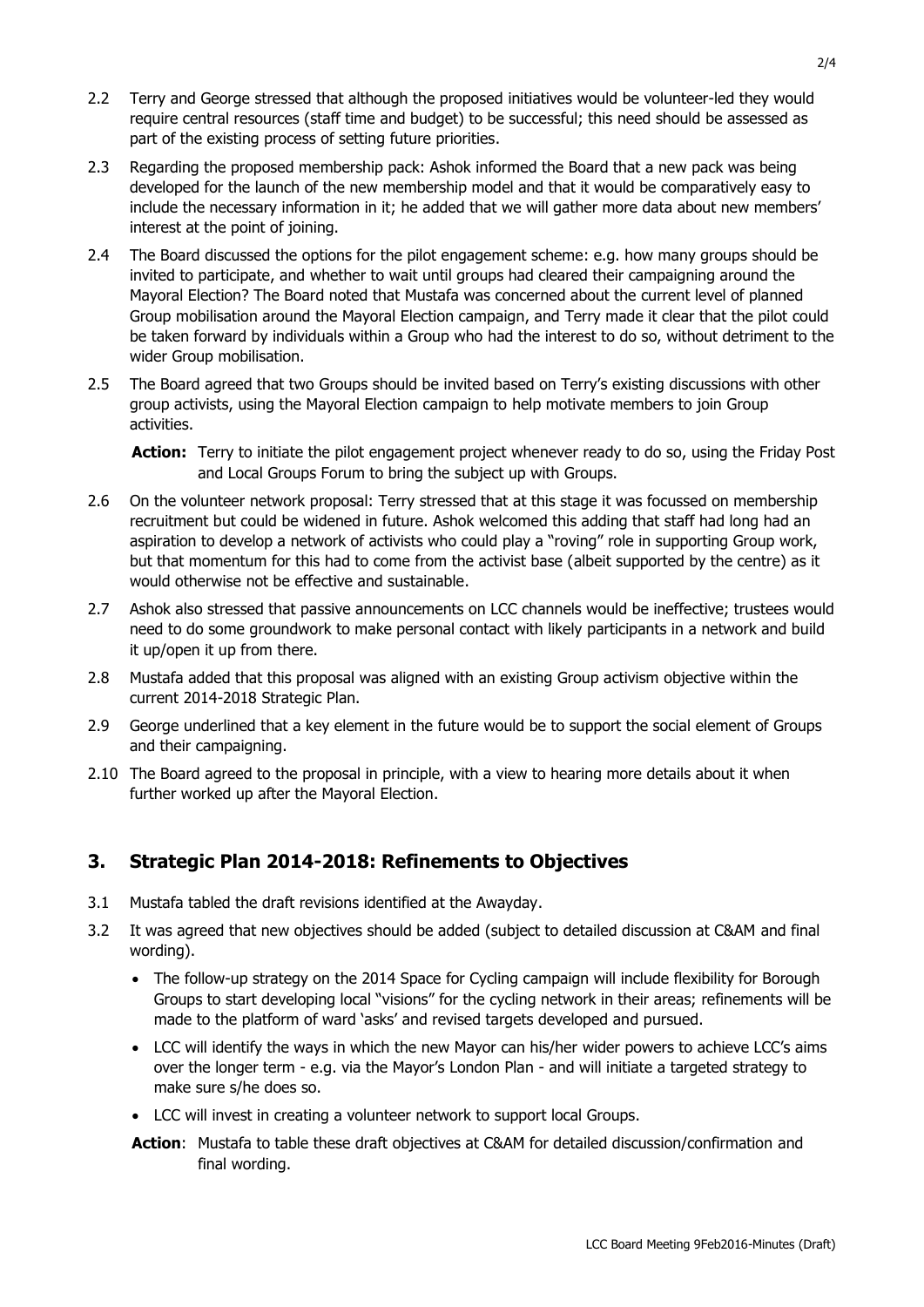# **4. New Strategic Plan (2016-2020): Potential 2020 Objectives**

- 4.1 Mustafa tabled the draft revisions identified at the Awayday.
- 4.2 The Board agreed that 2020 Objectives should include the following (subject to detailed discussion at C&AM, and final wording):
	- LCC will campaign for specific targets to be met arising from the current 2016 Mayoral Election "asks". (Targets to be defined after the new Mayor is elected and based on the commitments s/he makes between now and then.)
	- LCC will campaign for a pan-London cycling grid/network that includes: a London-wide core network of Cycle Superhighways (CSHs), longer CSHs for Outer London, and a finer-grain network of other facilitation throughout.
	- That there should be zero deaths arsing between collisions between cyclists and lorries at the same time as growing the number of people cycling and its modal share.
	- That LCC will advocate that interventions to promote cycling (e.g. by making it safer) should be prioritised at demographic groups that are currently under-represented amongst those regularly cycling; and that LCC will seek to diversify its membership to better reflect the diversity of London's populations, setting appropriate targets.
	- That we will have successfully won acceptance by a number of London councils that modal filtering (i.e. removing through motor traffic) should be employed as a routine/priority intervention (with a specific target to be set); that 20 mph speed limits should be adopted by all boroughs as standard for their roads; and that achieving the potential for cycling in their boroughs should be "core business" for them.
	- **Action**: Mustafa to table these draft objectives at C&AM for detailed discussion/confirmation and fina wording.
- 4.3 The Board asked Dan to ask IGC to propose any revisions necessary to the current 2018 objectives and propose 2020 objectives regarding membership and income growth, and the nature of our consultancy and services.

**Action**: Dan to carry forward at IGC.

#### **5. Membership Review Update**

- 5.1 Dan tabled his notes from the Awayday discussion on this topic (and on Consultancy and services) reporting that work was on-track.
- 5.2 George asked what the Plan B was if the relaunch was unsuccessful. Ashok and Dan replied that the current plan is based on our market analysis and risk assessments (albeit necessarily less comprehensive, and more uncertain than we'd have liked); and as such it represents what we think is most likely to work – we have no evidential basis for a Plan B. However, if the relaunch struggles we will be nimble and proactive in assessing any new/better evidence that is thrown up by this, and react accordingly.

#### **6. AGM/Annual Conference**

6.1 Tony tabled his notes from the Awayday discussion on this topic; he reminded the Board that it had agreed to delay any further changes to the way the AGM/Annual Conference is run until after the changes already agreed at last year's AGM have had a chance to be implemented.